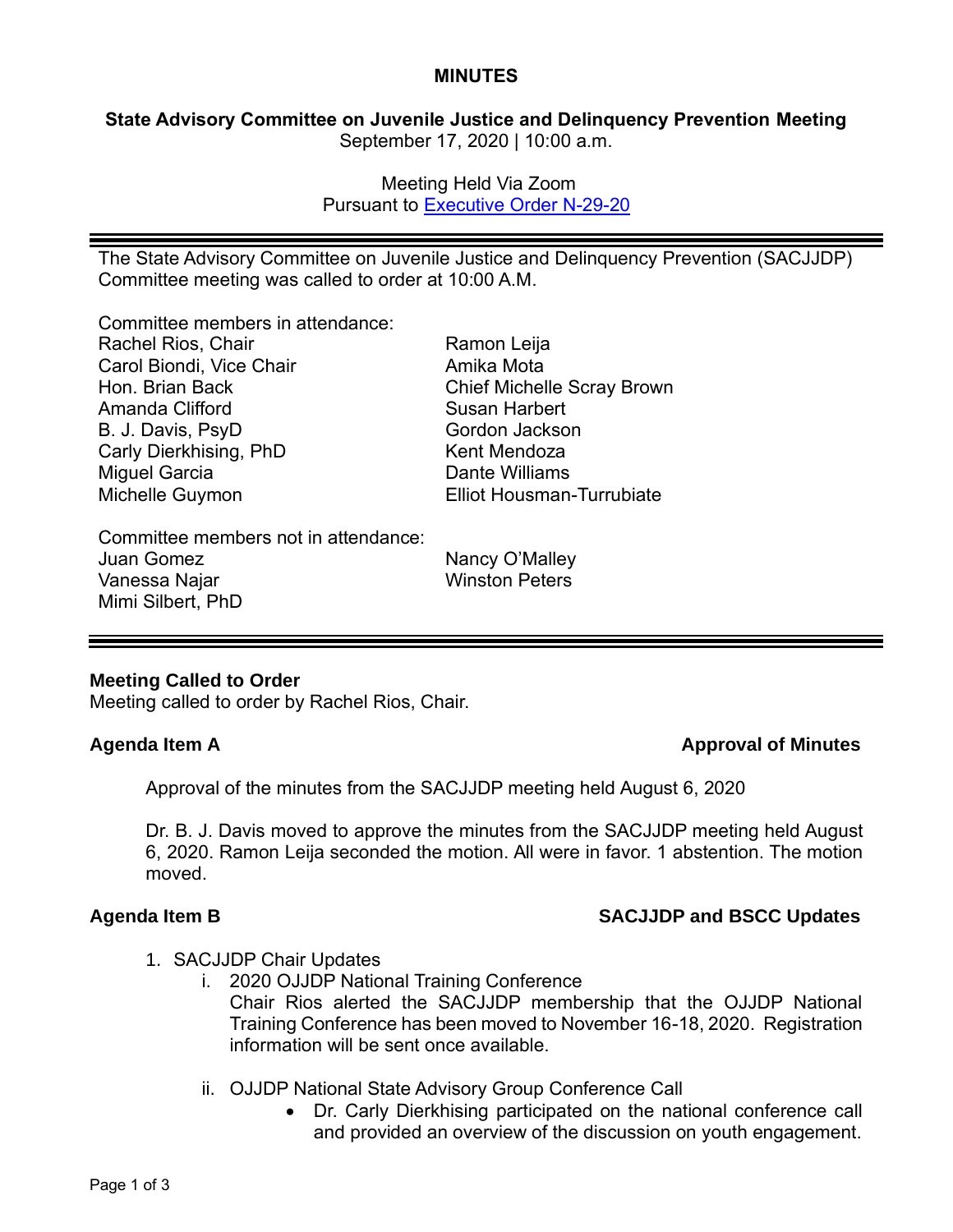- iii. SACJJDP Statement
	- Dr. Carly Dierkhising provided an update to the committee on the status of a statement addressing the Black Lives Matter movement, local and national race relations, and the loss of George Floyd. The draft is still in process and will be ready for committee review by the October 29, 2020 SACJJDP meeting.
- iv. R.E.D. Update
	- Chair Rios stated the SACJJDP R.E.D. Working Group will be holding a meeting on September 22, 2020 to complete the RFP scope of work. The RFP is scheduled for review and approval by the SACJJDP at the October 29, 2020 meeting.
- 2. BSCC Updates
	- i. Senate Bill (SB) 823 Juvenile Justice Realignment: Office of Youth and Community Restoration
		- BSCC Chief Counsel Aaron Maguire an overview of key components of SB 823. These include the creation of the Office of Youth and Community Restoration (OCYR), the transfer of juvenile grants administered by the BSCC to the OYCR by Jan 1, 2025, and the hiring of a Juvenile Justice Ombudsmen. Juvenile facility inspection functions will remain with the BSCC.
		- Vice Chair Carol Biondi requested that a Governor's Office Representative be invited to the October 29, 2020 SACJJDP membership meeting.
		- Vice Chair Biondi mentioned that significant resources exist outside of the juvenile grant programs and requested that the SACJJDP membership review the 2019 Juvenile Justice Crime Prevention Act audit report. Vice Chair Biondi stated that significant funding has been provided directly to the county's Juvenile Justice Coordinating Councils with little results on addressing the needs of youth. SACJJDP Member Miguel Garcia shared a link to the JJCPA Audit <http://auditor.ca.gov/reports/2019-116/summary.html>

## **Agenda Item C Discussion on the Title II 3-Year Plan**

1. Compliance Monitoring Plan

BSCC Field Representative Eloisa Tuitama provided an overview of the BSCC Compliance Monitoring Plan and the Title requirements. The overview including monitoring authority, adherence to Federal definitions, classification, inspection, data collection, data verification, and reporting noncompliance/violations.

2. Timeline

BSCC Field Representative Timothy Polasik provided an overview of the Strategic plan timeline. Key dates include:

• September 17, 2020 Approve the Compliance Monitoring Plan